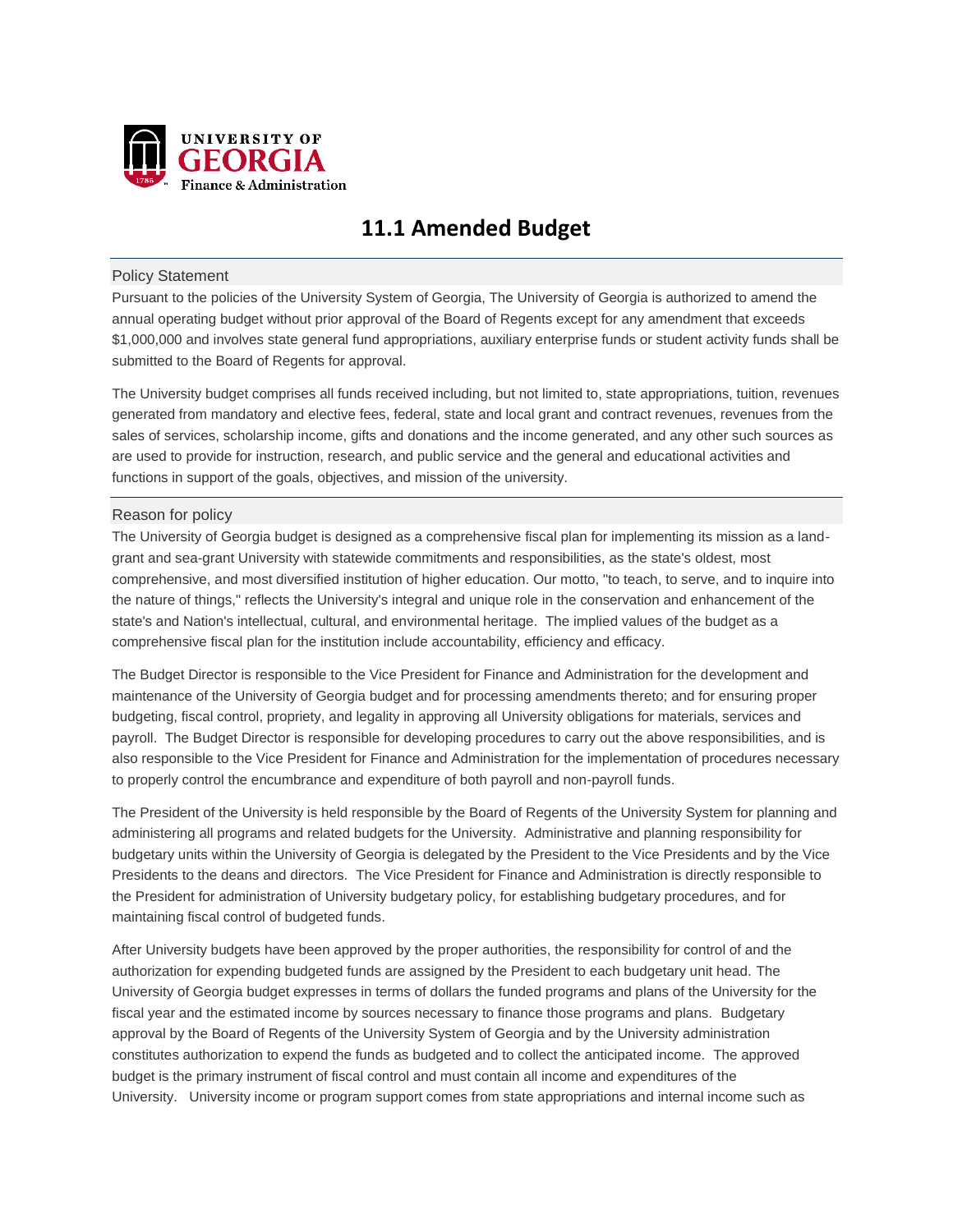student fees, endowment income, gifts and grants, sales and services, and sponsored operations. Each year the State of Georgia Legislature appropriates funds to the Board of Regents for support of all institutions in the University System of Georgia. State funds for institutional support are in turn allocated by the Board to each institution in the University System.

By legislative definition, no part of the state appropriation, nor any funds realized from the federal government, or from donations, gifts, earnings, fees, rents, sales or other sources of income shall be available for use or expenditure until made available by written order of the State of Georgia budget authorities. Board of Regents policy states that "all expenditures of institutions must be approved by the Board before they are made." This statement has been interpreted to require budgetary approval by the Board of Regents before the University may incur obligations or make expenditures against any budgeted item.

## Procedures

Specific procedures are provided in the subtopics within the Operating Budget section of this website.

# Forms/Instructions

There are no forms associated with this policy.

Additional contacts Policy Contact: University Budget Office

Phone Number: 706-542-2802

Email: budgets@uga.edu

## Policy definitions

The following policy statements are taken from the Policy Manual of the Board of Regents of the University System of Georgia:

# **CLASSIFICATION AND USE OF BUDGETED FUNDS**

**Classification of Funds:** Financial and budgetary procedures for the University System shall divide financing, accounting and operation of fiscal affairs into two parts: first, educational and general activities, such as cost of instruction, research, public service, academic support, student services, institutional support, operation and maintenance of plant, and scholarships and fellowships, and such income as student fees, Federal grants, endowment income, vocational funds, income from sales, gifts, rentals, and other related income; and second auxiliary enterprises, such as dining halls, dormitories, and other related items.

Under this arrangement, the first division – educational and general facilities – will be financed with income derived under this division and with funds provided by the state. Any savings made in operation of this division shall be expended only at the direction of the Board. The Board shall also give due consideration to any loss that may occur in its operation.

**Use of Funds:** No official of the Board of Regents nor any official of the institutions of the University System is authorized to expend any funds on hand which may have accrued from balances from previous periods or from income for any subsequent period unless the expenditures have been approved by the Board.

Any expansion in operation that would necessitate an increase in the approved budget shall be submitted to the Board for approval before any obligation is incurred therefor.

# **OPERATING FUNDS BUDGETARY CYCLES**

**Preliminary Budget Request Cycle:** This cycle consists of estimating income and expenditures for the next fiscal year based upon estimated student enrollment and credit hours for which students will be enrolled and upon the estimated needs of activities of the University. The estimates and request are classified as to the increased needs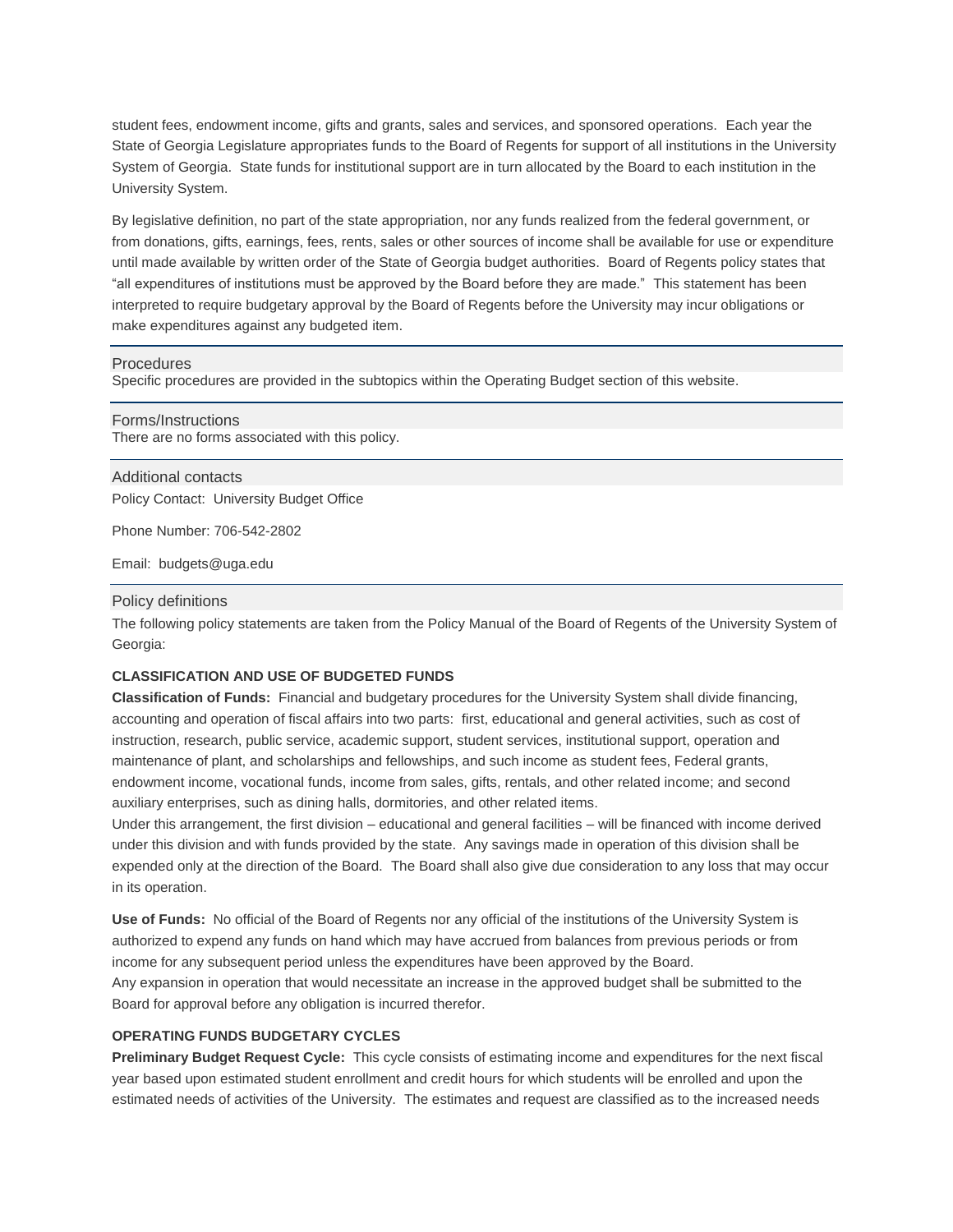during the next year to continue the existing level of support, needs to strengthen or expand existing programs, and news to establish new programs. This budget provides the basis for the Board of Regents' requests for state support for the next fiscal year.

**Final Budget Request Cycle:** The final budget request phase consists of computation of the actual proposed budget on a detailed basis for the next fiscal year. This budget is made after the state appropriation to the University System has been made and after the Board of Regents has made its allocation to institutions within the System. The final budget request, once approved, will constitute the University's operating budget for the coming fiscal year. **Operating Cycle:** The original budget consists of estimates made prior to the actual period to which they apply. As conditions change, periodic revisions to these budget estimates are required. Any change in the budget of the University must be made by amendment. The amendment process follows the approval procedure for the original budget and no expenditure may be made on the basis of an amendment request until the amendment receives final approval from the Board of Regents.

# **PLANT FUNDS BUDGETING**

Funding for the purchase or construction of new plant assets or for major modifications of existing plant assets may be provided from Plant Funds. Examples of projects that would be classified under Plant Funds may include: Purchase of land; purchase of an existing building; construction of a new building; construction of a major addition to an existing building; major renovation of an existing building; improvements to fixed assets other than buildings; equipment which will be installed in conjunction with the construction or renovation of fixed assets; and all purchases of equipment for Auxiliary Enterprise units.

Plant fund project costs are provided from the following:

**Direct Allocations:** The Board of Regents may allocate funds to the University for specific projects requested by the President of the University.

**Georgia State Financing and Investment Commission:** The State agency finances major new construction throughout the University System. State appropriated funds to the Board of Regents are committed as long-range lease rental payments to the Authority, which permits the Authority to sell bonds to generate construction money. Projects selected for construction through the Authority by the Board of Regents must be requested by the President of the University.

## **Responsibilities**

Responsible University Senior Administrator: Vice President for Finance & Administration

Responsible University Administrator: Senior Associate Vice President for Finance & Administration

Policy Owner: Budget Division

Policy Contact: University Budget Office

Phone Number: 706-542-2802

Email: budgets@uga.edu

#### Record Retention

Description: This series includes: operating budget expense by categories and functions report; estimated gifts, grants, contracts and clearing account summary report; student fee income and application of funds report; statewide public service source and application of funds; other reports specified by the Chancellor's Office; and institutional budget preparation instructions.

Retention: Annual operating budget: PERMANENT; All other records: 7 years.

Policy Appendices